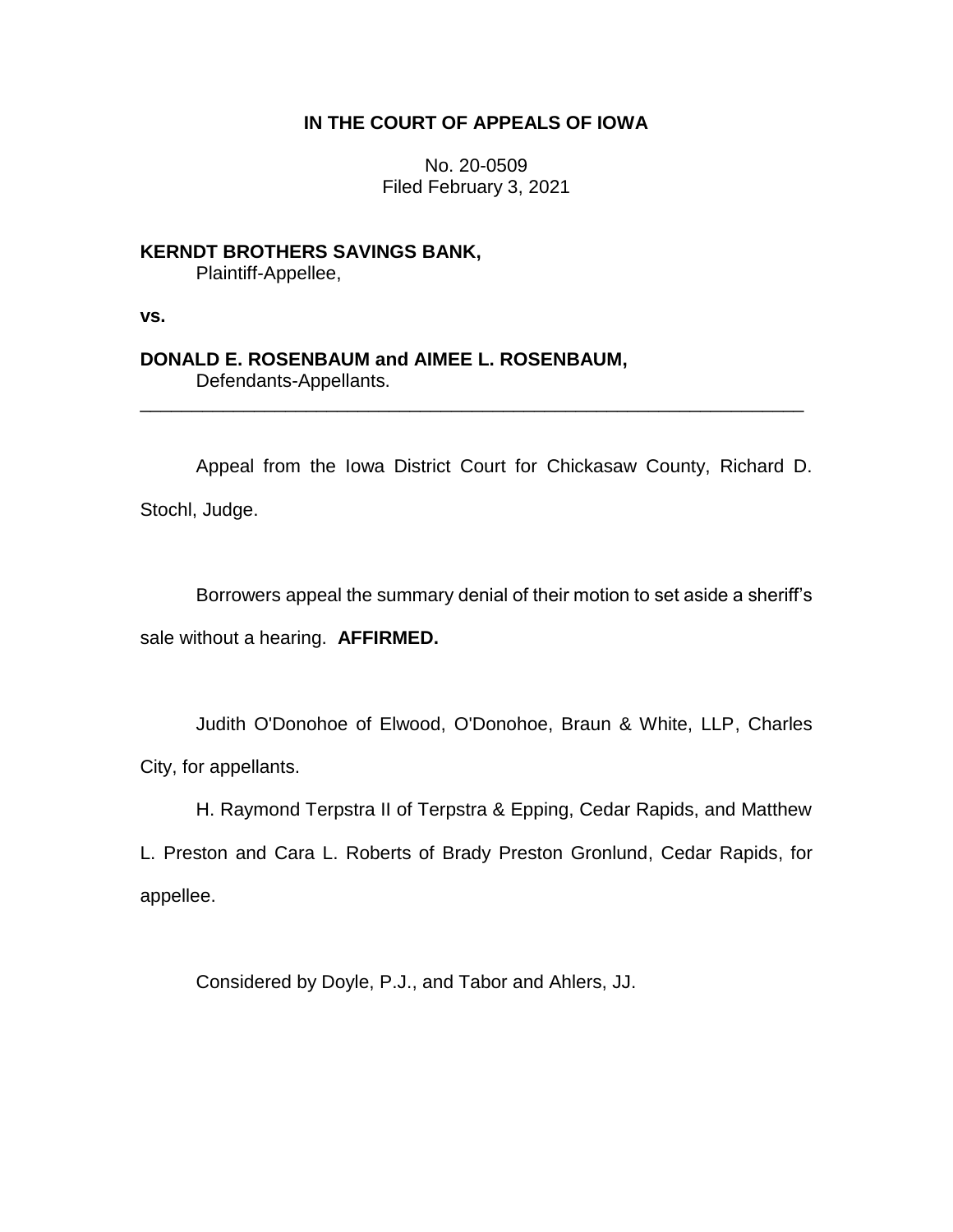**TABOR, Judge.**

 $\overline{a}$ 

Borrowers Donald and Aimee Rosenbaum appeal the district court's order denying their motion to set aside a sheriff's sale of their property without holding a hearing. Because the Rosenbaums, through their delay tactics, precipitated the repeated postponement of the sale, they cannot now secure the equitable relief they seek. *See Fitchner v. Walling*, 279 N.W. 417, 419 (Iowa 1938) (following equitable maxim, "He who seeks equity must do equity" (citations omitted)).

The Rosenbaums borrowed more than \$1.3 million from Kerndt Brothers Savings Bank in 2015 and 2016. They secured five promissory notes with an agricultural real estate mortgage. When the Rosenbaums fell behind in their payments, the bank foreclosed. In 2017, the bank moved for summary judgment and entry of a foreclosure decree. The Rosenbaums did not resist. So the district court granted summary judgment.

Fast forward to late 2019. By then, a sheriff's sale of their property had been scheduled and rescheduled at least six times.<sup>1</sup> Finally, on November 21, the property sold in three parcels without the right of redemption.<sup>2</sup> The winning bidders were the Balik Brothers, LLC, and the bank; the combined price for the three parcels was \$1.6 million.

<sup>&</sup>lt;sup>1</sup> The sheriff originally set the sale for March 2018. In 2019, it was reset for July 11, July 25, September 5, October 24, and finally held on November 21. The Rosenbaums caused the postponements by filing bankruptcy petitions, exploring a loan modification, and accusing the bank of fraud.

<sup>&</sup>lt;sup>2</sup> In July 2019, the bank moved to eliminate the Rosenbaums' right to redemption under Iowa Code section 628.4 (2019). The Rosenbaums did not appear at a hearing on that motion. The court then entered an order extinguishing their redemption rights.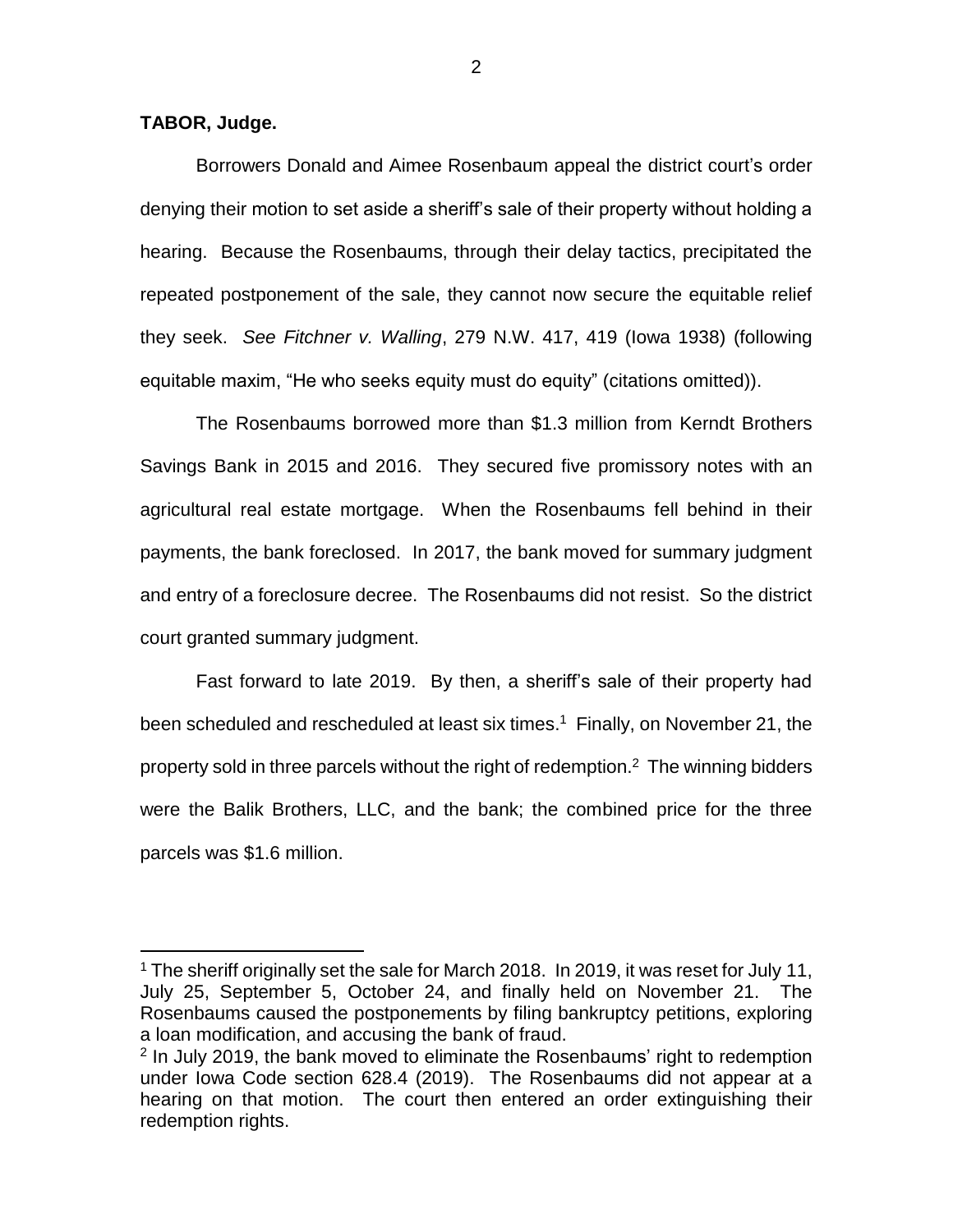About three weeks later, the Rosenbaums applied to set aside the sheriff's sale. They organized their application into two counts. Count one complained that the bank and sheriff "apparently decided" to sell the land in three parts rather than two parcels. They alleged that division was illegal and cause for voiding the sale. Count two claimed the sheriff did not hold the November 21 sale in accordance with "legal requirements of the Iowa Code." They alleged four deficiencies: (1) postponement of the sale was not authorized by Iowa Code section 626.81; (2) they were not provided four weeks' notice as mandated by section 626.74 and the sheriff did not advertise the sale as required; (3) the Balik Brothers and the bank were the only bidders; and (4) the parcels sold for less than fair market value. Key to the bank's argument, the Rosenbaums' application did not request a hearing. And the court held no hearing. In fact, three days later and without waiting for the bank to respond, the court denied the application, finding "no basis upon which to stop the sale."

Ten days later, the Rosenbaums asked the court to amend the order under Iowa Rule of Civil Procedure 1.904(2). They again alleged the November 21 sale was not properly advertised. They claimed with proper notice they "could have lined up financing to purchase one or both of the properties." Foreshadowing their argument on appeal, they complained that the court ruled on their application to set aside the sale without a hearing. They asked the court to reconsider the matter at a hearing already scheduled for January 2020 on their right of first refusal under lowa Code section  $654.16A$  (2020).<sup>3</sup> The court denied the rule 1.904(2) motion,

 $\overline{a}$ 

 $3$  The parties eventually agreed to extend the Rosenbaums' right of first refusal to all three parcels sold at the sheriff's sale.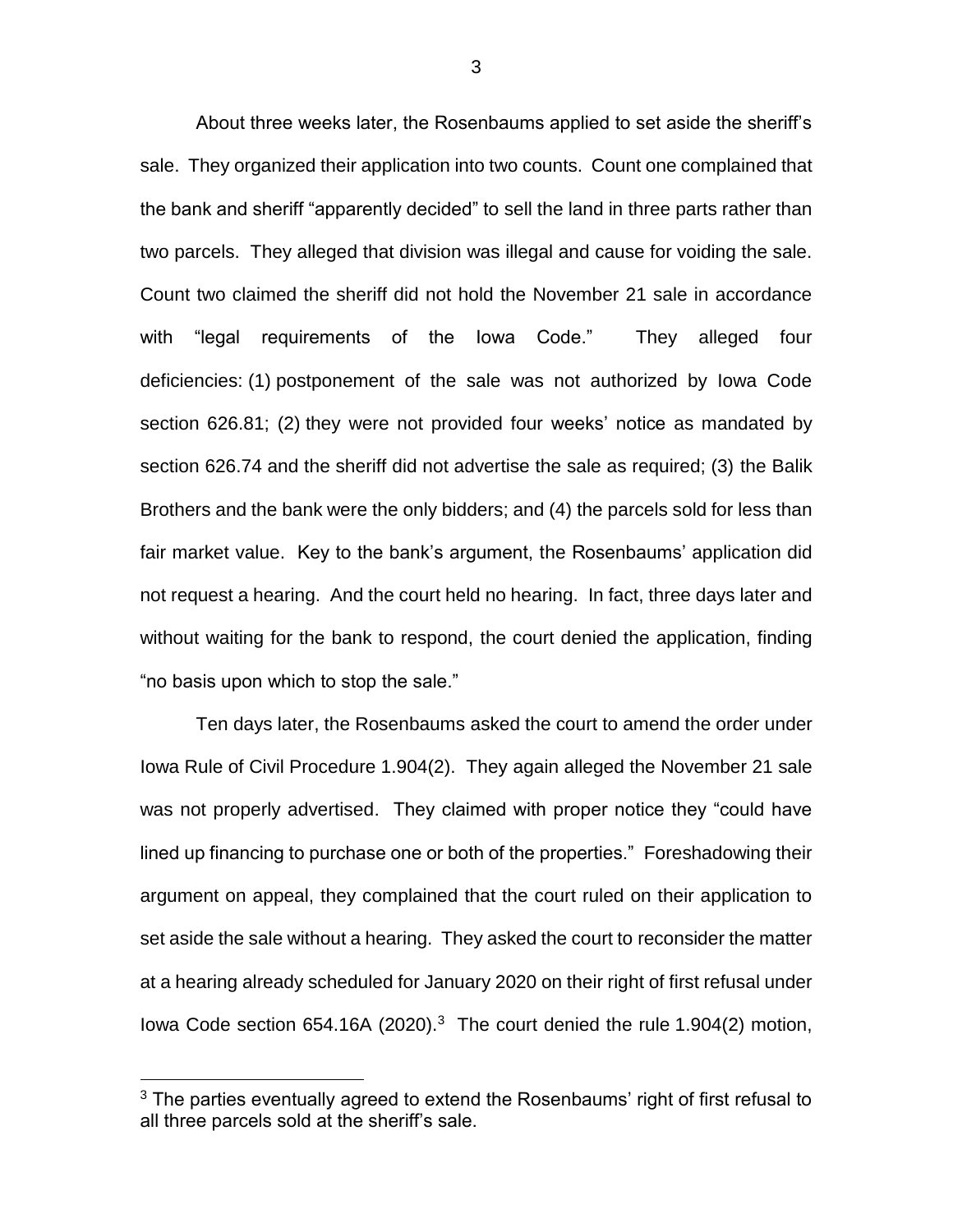reiterating: "The Sheriff's sale will not be set aside." The Rosenbaums now appeal the denial of their motion to set aside the sale.

Because these proceedings were in equity, we review the ruling de novo. *First Nat'l Bank v. Diers*, 430 N.W.2d 412, 414 (Iowa 1988).

In this appeal, the Rosenbaums do not ask us to reverse the district court and set aside the sheriff's sale. Instead, as their only remedy, the Rosenbaums seek a remand so that the district court can hold a hearing on their motion to set aside the sheriff's sale "due to substantial irregularities in the method of conducting the sale coupled with substantial prejudice which resulted from those irregularities."

In response, the bank defends the court's refusal to set aside the sheriff's sale. The bank contends the Rosenbaums had adequate notice of the sale, which substantially complied with the requirements of Iowa Code chapter 626. *See id.* at 415 (holding sale will not be set aside if the sheriff has substantially complied with the statutory procedures). In support of this contention, the bank highlights filings by the Rosenbaums showing they had actual knowledge of the sale date. The bank argues any alleged defects in the sale process did not overcome "the strong presumption in favor of upholding judicial sales." *See S. Ottumwa Sav. Bank v. Sedore*, 394 N.W.2d 349, 352 (Iowa 1986).

On the question of a remand, the bank emphasizes that because the Rosenbaums did not request a hearing when they moved to set aside the sale, they cannot now claim it was error for the court to deny their motion without setting it for hearing. True, the Rosenbaums did ask for a hearing in their rule 1.904(2) motion. In that motion, they claimed to be "prepared to go forward with evidence

4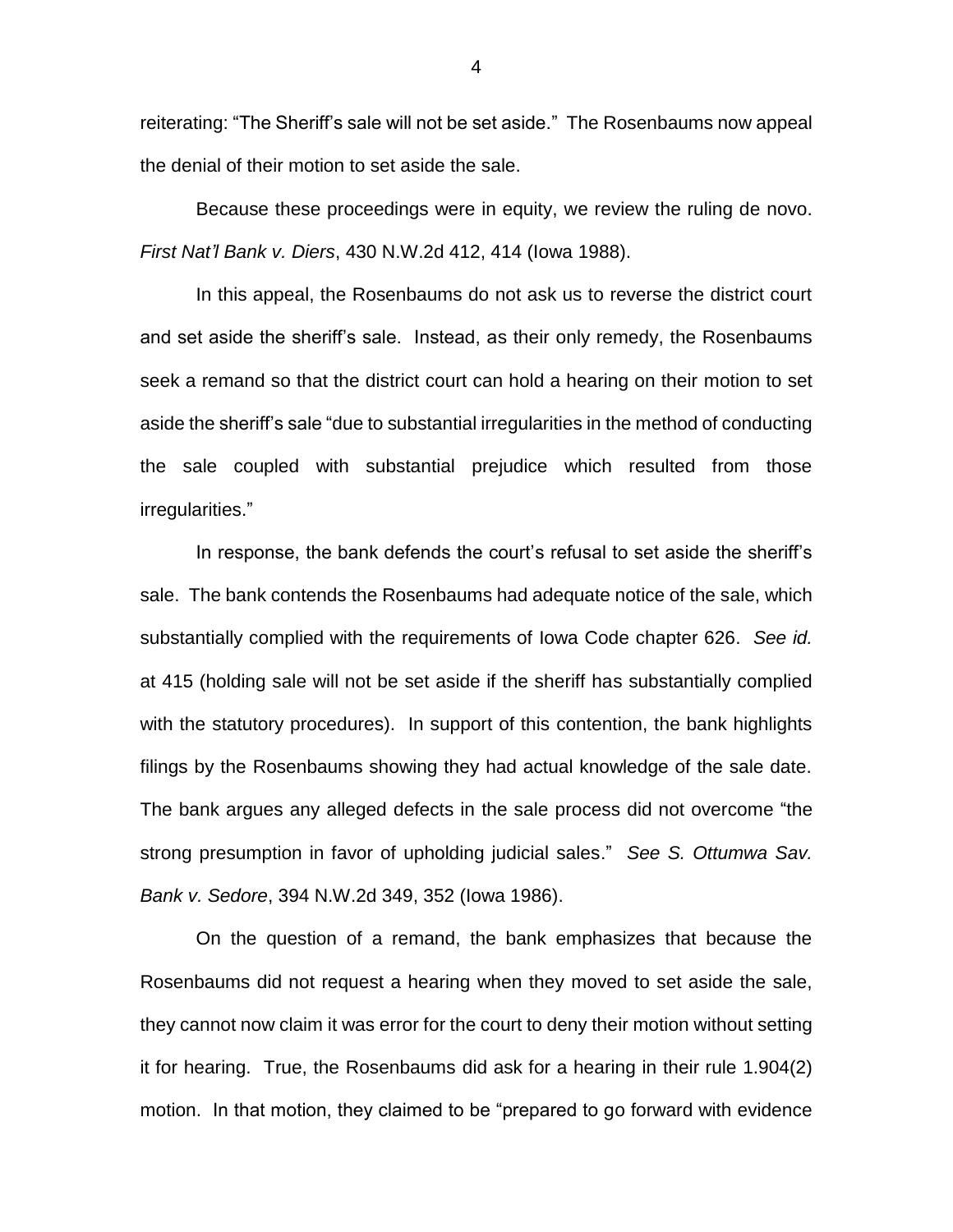of the true value of the parcels, the interest of parties other than the Balik Brothers, LLC and Kerndt Brothers Bank in the purchase of the parcels, and the lack of adequate information" to allow the Rosenbaums to "line up appropriate financing." But the bank argues by then it was too late. The bank cites *Homan v. Branstad*, 887 N.W.2d 153, 161 (Iowa 2016), for the proposition that a proper rule 1.904(2) motion is based on evidence already in the record.

The bank cites no authority for the proposition that a party must make an express request for a hearing when moving to set aside a sheriff's sale. As the party seeking vacation, the Rosenbaums had the burden to show the price obtained at the sale was "grossly inadequate" or that they were otherwise prejudiced by enforcement of the sale. *See Daniels v. Holtz*, 794 N.W.2d 813, 822 (Iowa 2010). It is hard to imagine how the Rosenbaums could meet that burden when the court declined to set a hearing on their motion. Our initial inclination might be to remand so the borrowers may have their day in court.

But an alternative argument from the bank overrides that inclination. We agree with the bank's assertion that "the record strongly supports a finding that any 'irregularities' in the sale were the result of the Rosenbaums' own actions." As the bank contends, the Rosenbaums "chose to engage in deceptive practices" that delayed its ability to collect on its judgment. For example, the Rosenbaums sought numerous "emergency" stays and filed several bankruptcy petitions within hours of the scheduled sheriff's sales. So the repeated delays of earlier sales over a span of two years were of their own making. Because the borrowers did not engage in equitable conduct, they do not qualify for relief. *See Burns v. Prudential Ins. Co. of Am.*, 294 N.W. 906, 907 (Iowa 1940) (rejecting a potentially technically

5